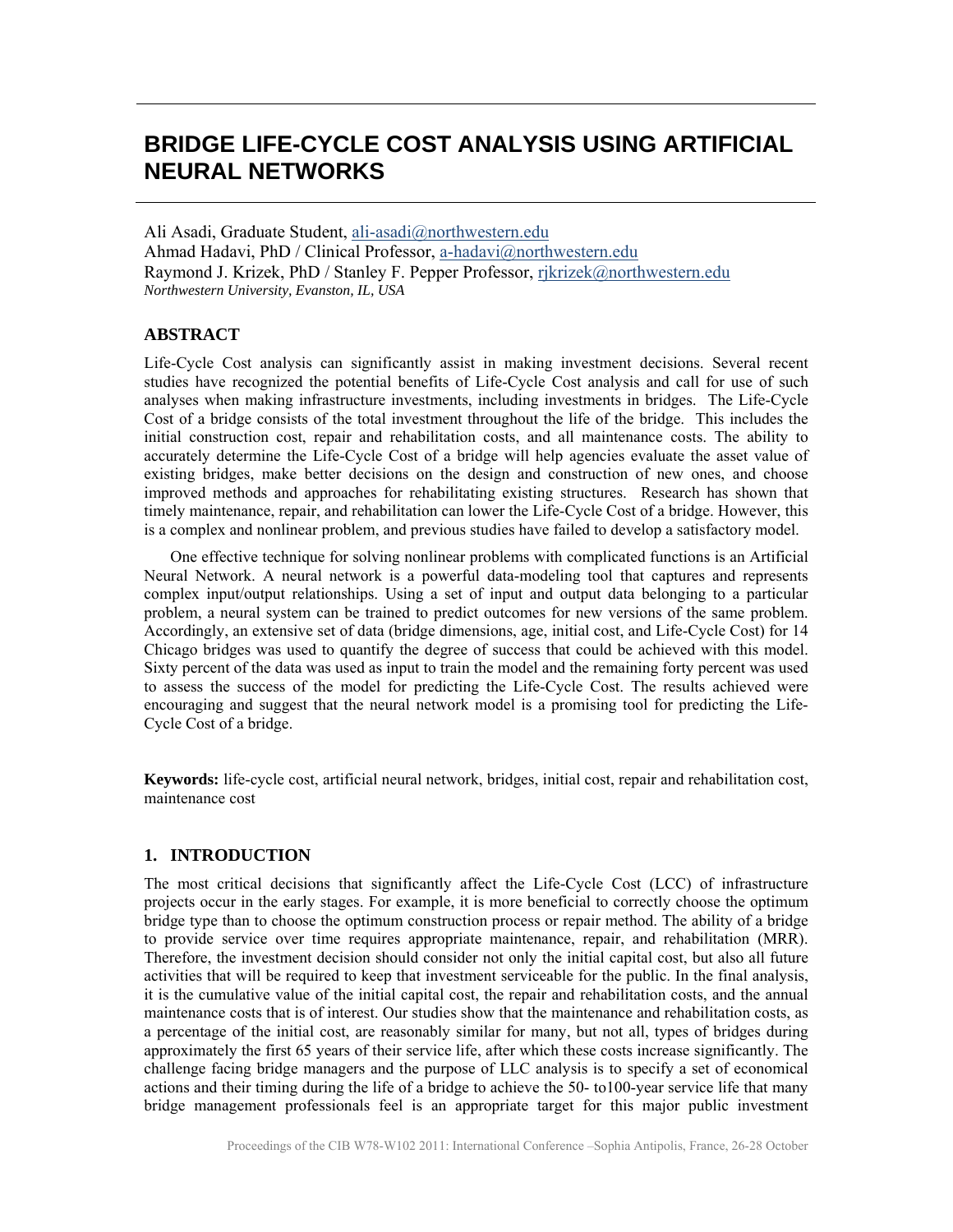(NCHRP 2003). A large amount of research has shown the success of Artificial Neural Networks (ANN) to solve complicated nonlinear mathematical construction and transportation problems, and this methodology will be employed here to illustrate its applicability to describe the complex relationship between input/output variables from a set of life cycle cost data for fourteen Chicago area bridges.

#### **2. ARTIFICIAL NEURAL NETWORKS**

Artificial Neural Networks (ANN) are extremely useful in such diverse fields as mathematics, chemistry, physics, engineering, economics, and finance, as well as infrastructure and construction management. In general, any field that poses complex problems of classification, prediction, or control may benefit from an ANN, and conversely, every application of an ANN provides an opportunity to further understand how it successfully solves very difficult problems (Principe 2000). In essence, a neural network is a data-modelling tool that performs intelligent tasks comparable to those performed by the human brain to formulate complex relationships between input and output data, as illustrated in Figure 1. The model is "trained" by using a set of input and output data belonging to a particular problem. Then, if new input data representative of the same problem, but not in the training set, are entered into the system, the ANN can predict outcomes without any specific programming relating to the category of events involved. The true power and advantage of neural networks lies in their ability to represent both linear and nonlinear relationships and in their ability to "learn" these relationships directly from the data being modelled.



Figure 1: Analogue for architecture of a biological and ANN neuron (Principe 2000).

 Since traditional linear models are inadequate for modeling nonlinear responses, the most common neural network model is the multilayer perceptron (MLP). This type of neural network is known as a supervised network because it requires a desired output in order to learn. The goal of this type of network is to create a model that correctly maps the input to the output using historical data so that the model can then be used to produce the output when the desired output is unknown. The MLP and many other neural networks learn by using an algorithm called back propagation. With back propagation, the input data are repeatedly presented to the model and with each presentation the output is compared to the desired output and an error is computed. This error is then fed back (back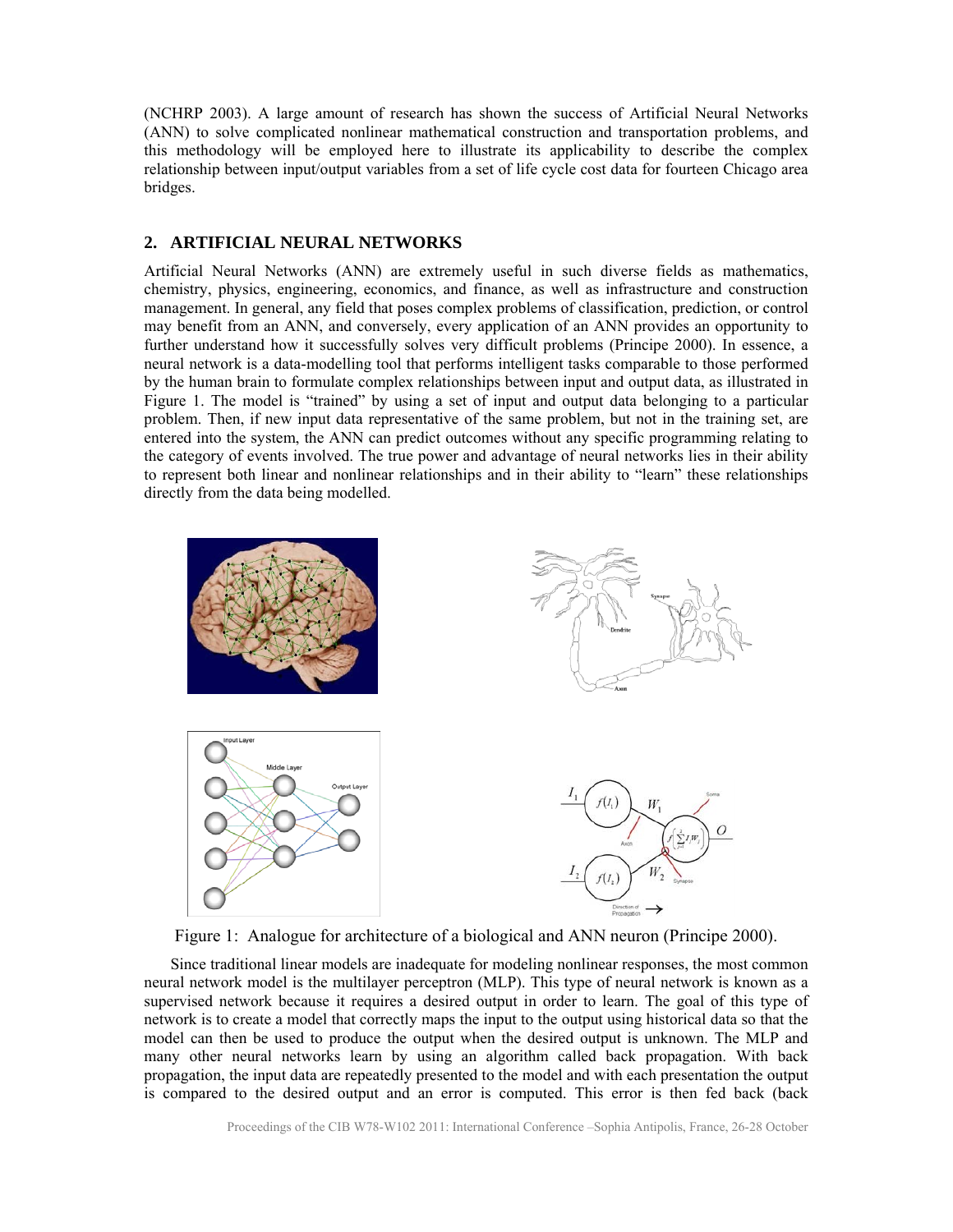propagated) to the model and used to adjust the weights such that the error decreases with each iteration. This process is known as "training" the model. The back propagation algorithm is a gradient descent method that minimizes the Mean Square Error (MSE) between the actual and target output of a multiplayer perceptron. The nonlinear activation functions used in the network are the Sigmoid function, sigmoid(x) =  $(1-e^{x})^{-1}$ , and the Hyperbolic Tangent function,  $tanh(x) = (e^{x} - e^{-x}) / (e^{x} + e^{-x})$ (Ham 2001).

#### **3. GOALS AND OBJECTIVES**

The total Life-Cycle Cost (LCC) of a bridge is the cost required to build, maintain, repair, and rehabilitate the structure during its useful life. Historical cost data for a variety of geographically distributed bridges were collected and analyzed to determine the total LCC for these bridges, and it was determined that, for the same useful life, the LCC can be quite different for different types of bridges. Hence, only bridges of one specific type will be included in this study and ANN will be used to determine their LCC. A multilayer perceptron (MLP) is a neural network that has more than two layers (input layer and output layer), termed "hidden layers," which are between the input layer and the output layer (Ham 2001). Each hidden layer contains several neurons with structures as shown in Figure 2. It is common for different layers to have different numbers of neurons, and MLP is used to solve nonlinear problems in the neural networks. In some complicated problems, it is possible that a network will need more than one hidden layer. Figure 3 illustrates a typical example of a trained neural network in which the input parameters are the length, width, age, and the initial cost of various bridges and the output is the LCC. A random number generator is used to randomize the order of the data points for training and testing the neural network so that it learns the input/output mapping independent of a specific pattern of input samples.



Figure 2: Multi-layer neural network and architecture of a neuron.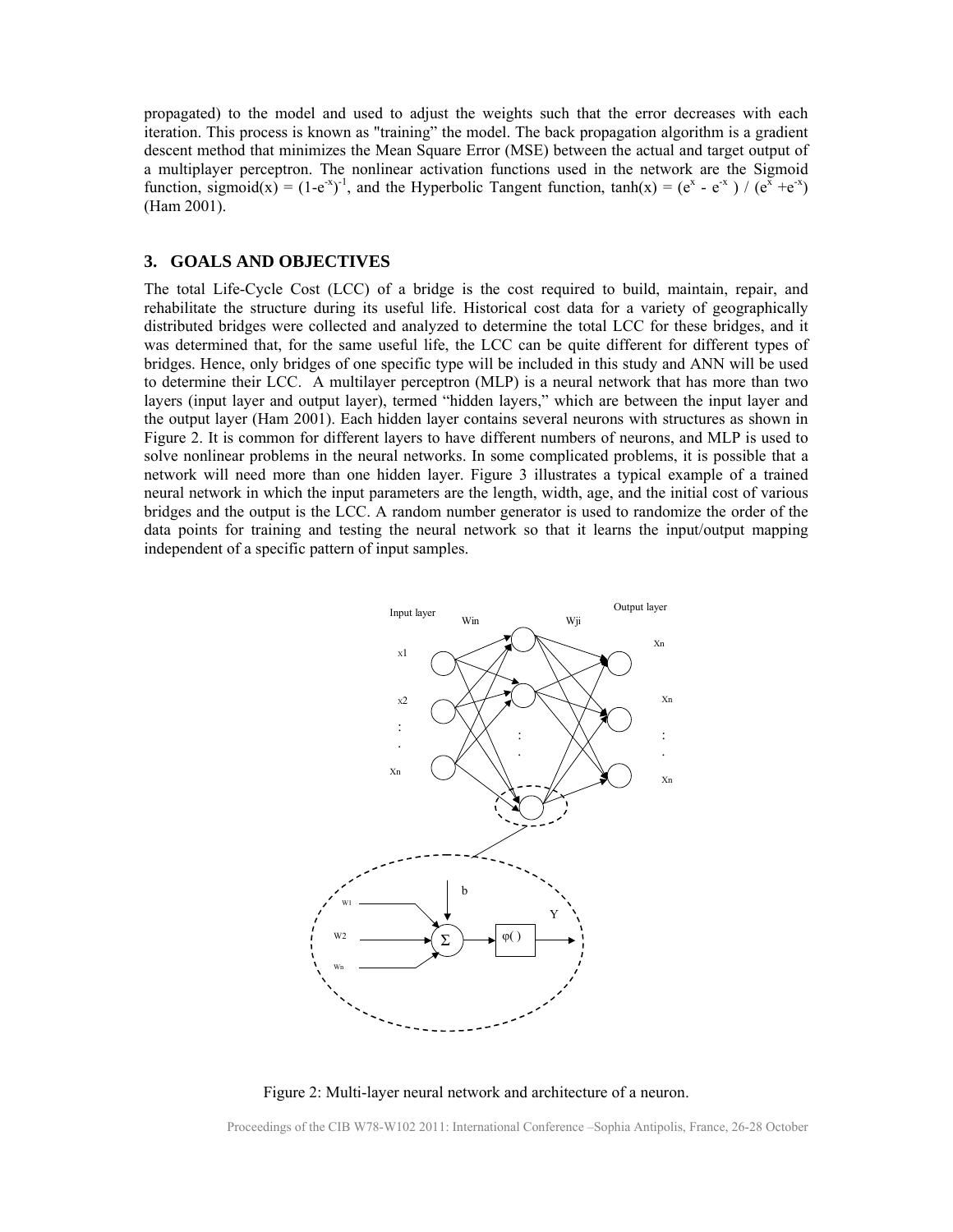

Figure 3: Conceptual architecture of the neural network for evaluating the Life-Cycle Costs of bridges.

#### **4. CHICAGO MOVABLE BRIDGES**

Compared to other big cities in the world, Chicago has an unusually large number of movable bridges. One of the most popular types, the double-leaf trunnion bascule bridge, evolved from earlier types of movable bridges, including swing bridges and rolling lift bridges. Alexander Von Babo, a city bridge engineer, patented the internal rack in 1911 and thereby eliminated the need for through-trusses by placing the rack below the bridge deck. In 1913 Edward H. Bennett, a consulting architect to the Chicago Plan Commission, started to work with engineers to improve the artistic quality of Chicago bridges. These efforts resulted in extensive revisions to the shape of the trusses, the configuration of the operator houses and pit walls, and the ornamental detailing of sidewalk railings, light fixtures, and other decorative metal elements. This new design was heavily influenced by Parisian architecture, which, at the time, was considered the model for urban design. These innovations defined the second generation Chicago-type bascule bridges, which are those built between 1910 and 1930. Although Hopson (1994) classified the Chicago-type trunnion bascule bridges into four generations that are characterized by the evolution of their design and construction, only the 14 second generation bridges given in Table 1 are included in this study. In the description of these bridges, the deck widths given are current values, which may be different from those of the original bridges due to reconstructions.

|                |                              |              | <b>Structural</b> | <b>Deck</b> | <i>Initial</i>               |
|----------------|------------------------------|--------------|-------------------|-------------|------------------------------|
| No.            | <b>Bridge</b>                | Year         | Length            | Width       | Cost                         |
|                |                              | <b>Built</b> | (feet)            | (feet)      | $(\boldsymbol{\mathcal{S}})$ |
| 1              | Washington St. Bridge        | 1913         | 263               | 36          | 238,288                      |
| 2              | Grand Ave. Bridge            | 1913         | 270               | 60          | 195,141                      |
| 3              | Chicago Ave. Bridge          | 1914         | 291               | 37          | 255,583                      |
| $\overline{4}$ | Webster Ave. Bridge          | 1916         | 287               | 38          | 245,721                      |
| 5              | Monroe St. Bridge            | 1919         | 271               | 38          | 420,875                      |
| 6              | Franklin-Orleans Bridge      | 1920         | 320               | 38          | 827,487                      |
| $\overline{7}$ | Madison St. Bridge           | 1922         | 283               | 40          | 1,186,569                    |
| 8              | Adams St. Bridge             | 1926         | 250               | 64          | 1,065,644                    |
| 9              | 100 <sup>th</sup> St. Bridge | 1926         | 326               | 40          | 930,948                      |
| 10             | 106 <sup>th</sup> St. Bridge | 1928         | 349               | 38          | 907,144                      |
| 11             | LaSalle St. Bridge           | 1928         | 347               | 57          | 1,318,801                    |
| 12             | Clark St. Bridge             | 1929         | 346               | 38.5        | 1,331,020                    |
| 13             | Roosevelt Rd. Bridge         | 1929         | 257.5             | 90          | 1,195,449                    |
| 14             | Wabash Ave. Bridge           | 1930         | 345               | 60          | 1,568,499                    |

Table 1: Second Generation Chicago-Type Bascules Bridges included in this study.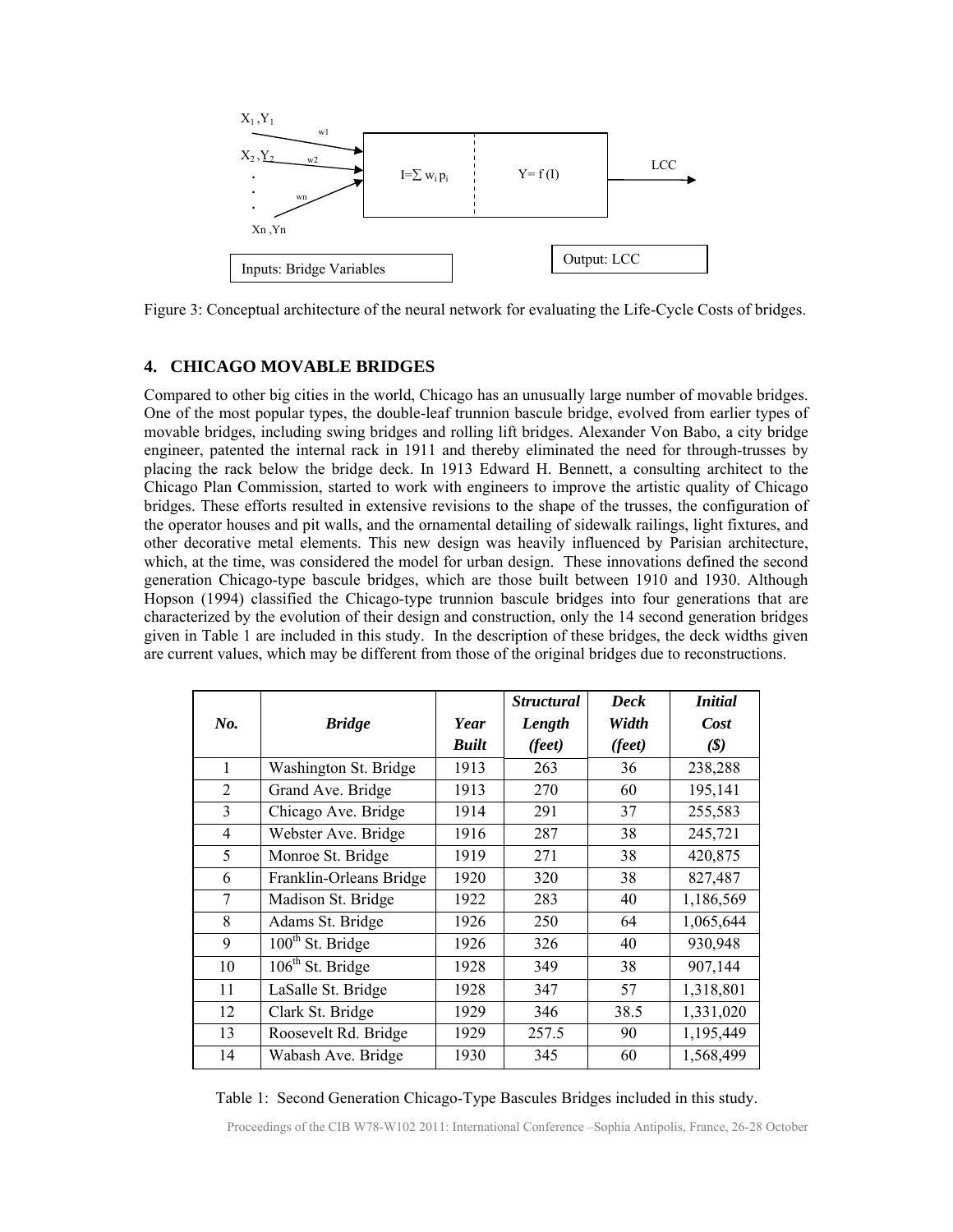The data for these bridges were collected and itemized by year from the files of the Chicago Department of Transportation and the Chicago Public Library (Zhang et al 2008). The MRR costs for the years from 1900 to 1978 were quite complete except for a few years. For the years between 1978 and 2005, the major repair and rehabilitation costs were collected from the capital improvement reports. In many cases, no detailed maintenance costs were available for individual bridges, but lump sum data for all city bridges were available and "good faith" distributions were made based on the best historical information that could be determined.

#### **5. IMPLEMENTATION**

The length, width, age, and initial cost are considered as the inputs to the neural network and Life-Cycle Cost (LCC) is the output. A random number generator was used to enter the data with known amounts of LCC for training and testing the network. By so doing the training process will not follow a regular routine and thereby avoid any specific pattern. MATLAB programming, as illustrated in Figure 4, was used with the neural network toolbox to train and test the network. Several networks, each with a different number of neurons in their hidden layers were trained to find the optimal number of neurons in the hidden layer. As seen in Table 2, the network with 15 neurons in its hidden layer has the minimum amount of error and is thus the optimal network, as shown in Figure 5.

 About 800 sets of data were available for the 14 bridges over a period of approximately 60 years. Sixty percent of the data were randomly used as input to train the model and the remaining forty percent were used to assess the success of the model for predicting the LCC. After running the networks with the various architectures, the following determinations have been made:

- A multi-layer network with one hidden layer using the back propagation with momentum method has the least probability of getting trapped in a local minimum and offers the best convergence speed. In other words, it minimizes the probability that the network will fall into a local minimum.
- A comparison of batch learning to online learning shows that online learning improves convergence speed (Principe 2000).
- The best activation function in the hidden layer and the output layer is the hyperbolic tangent.
- The optimal number of neurons in the hidden layer is 15, as shown in Figure 6.
- A stopping criterion of 100 epochs is satisfactory.
- $\bullet$  Therefore, a network with a (10-15-1) topology and other previously mentioned specifications is the best network architecture and achieves the highest convergence speed.



Figure 4: Architecture of the best neural network to train and test.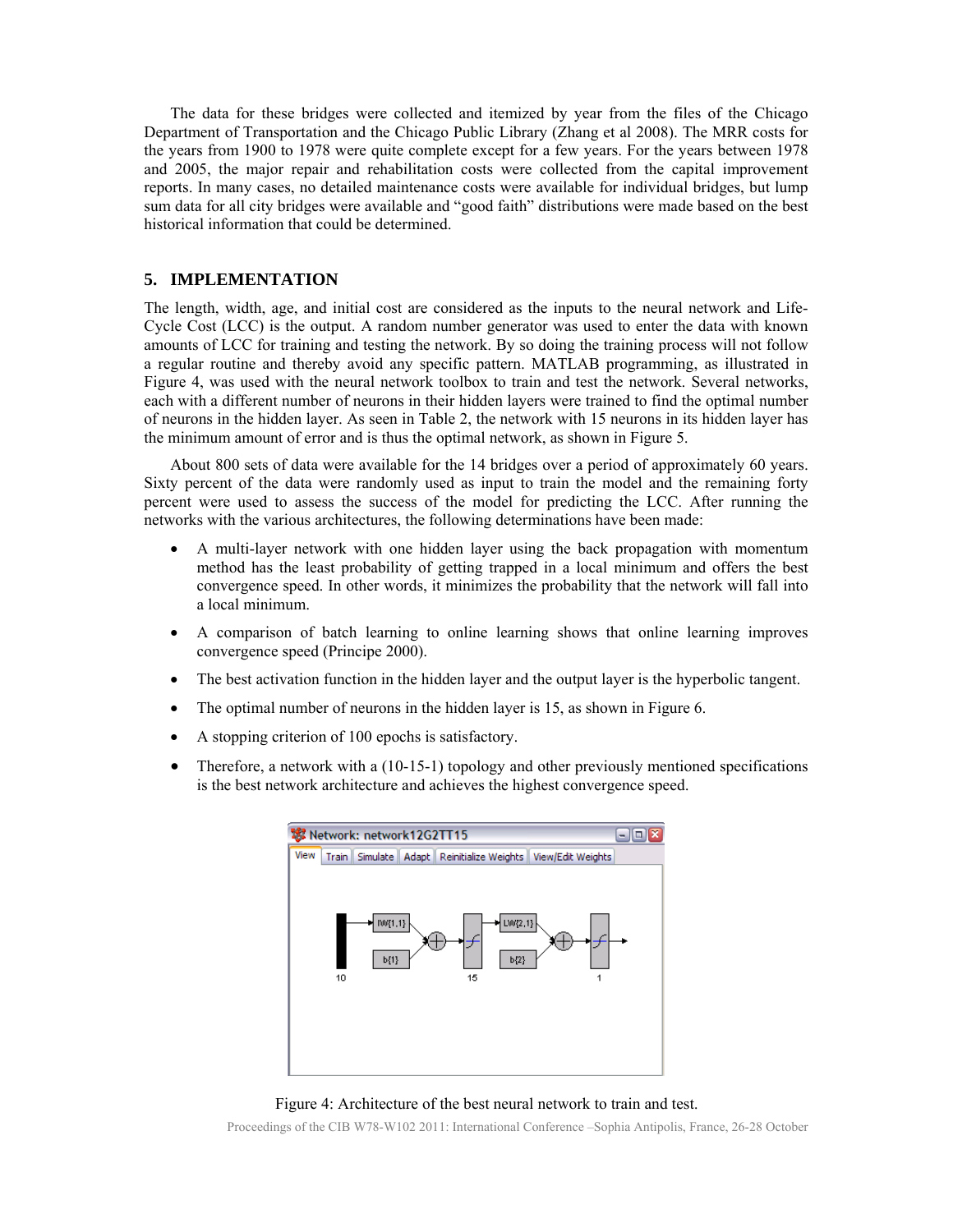

Figure 5: Graph illustrating the best neural network.

| No. | <b>Number of Hidden nodes</b> | <b>MSE</b> |
|-----|-------------------------------|------------|
|     |                               | 0.19647    |
|     |                               | 0.08576    |
|     |                               | 0.05359    |
|     |                               | 0.00729    |
|     | <u>I5</u>                     | 0.00111    |
|     |                               | 0.05399    |
|     |                               | 0.38576    |

Table 2: Training and testing results for different numbers of neurons.